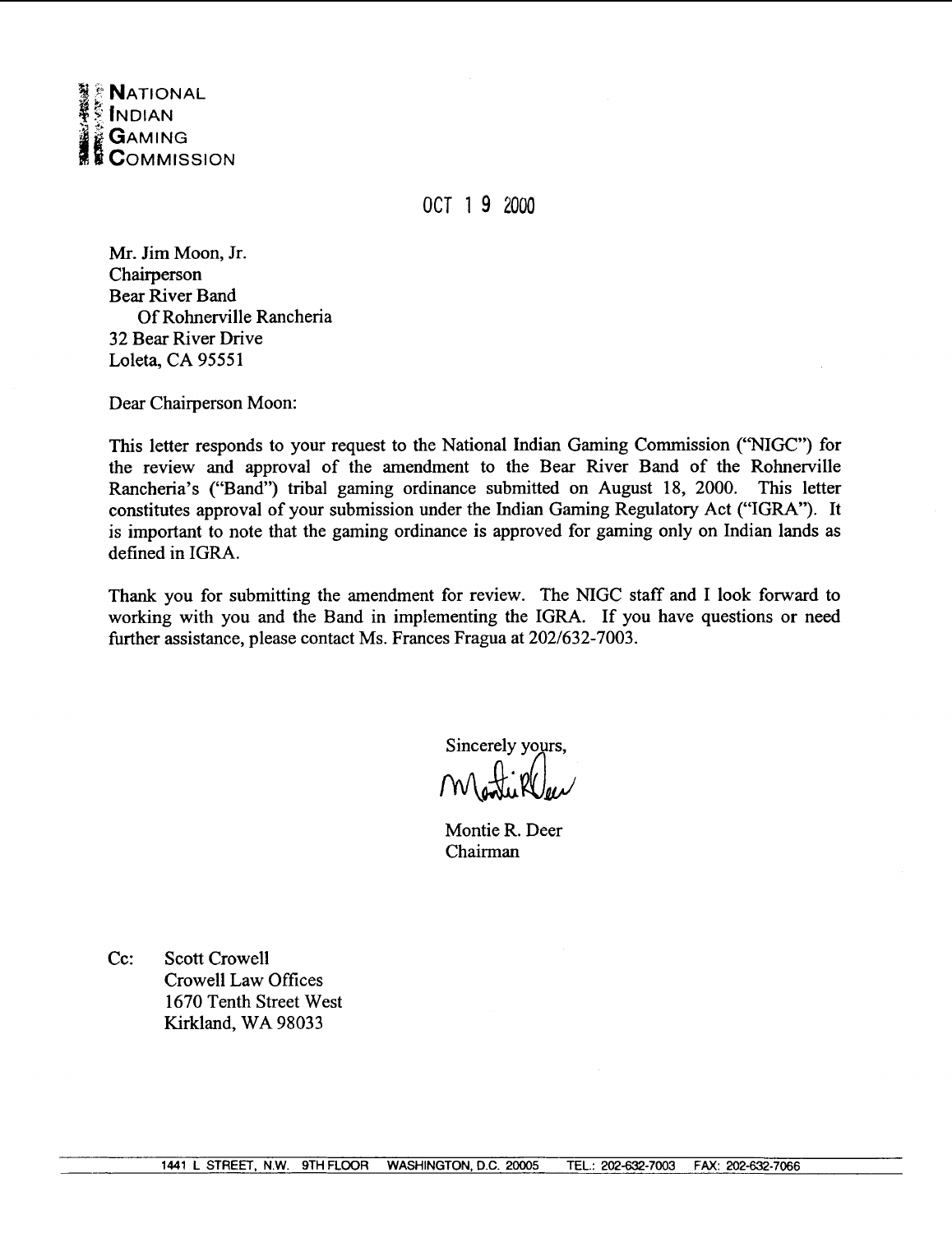# **BEAR RIVER BAND of ROHNERVILLE RANGHERIA**<br>32 BEAR RIVER DR., LOLETA, CA. 95551 707.733.1900, fax 733.1972

**32 BEAR RIVER DR. LOLETA, CA 95551** 



**Resolution No: Date Approved: July 26,2000** 

### **A RESOLUTION AMENDING ORDINANCE 95-04: ORDINANCE AUTHORIZING AND REGULATING GAMING ON TRIBAL LANDS, ARTICLE IV: GAMING COMMISSION TO STATE THREE (3), NOT FIVE (5) PERSONS.**

- **WHEREAS,** the Bear River Band of Rohnewille Rancheria is a Federally-recognized Indian Tribe authorized to exercise full governmental responsibilities; and,
- **WHEREAS,** the Bear River Band of Rohnewille Rancheria is eligible for all rights and privileges afforded to Federally-recognized Indian Tribes; and,
- **WHEREAS,** the Bear River Band of Rohnewille Rancheria Tribal Council has been asked to establish a Gaming Commission; and,
- **WHEREAS,** the Bear River Band of Rohnerville Rancheria Tribal Council will follow guidelines as stated in Ordinance No. 95-04 "Ordinance Authorizing And Regulating Gaming On Tribal Lands."
- **WHEREAS,** the Bear River Band of Rohnerville Rancheria Tribal Council is particularly interested in Article IV: Gaming Commission which states in part "The Gaming Commission shall be composed of five (5) persons who would themselves qualify for licensing under this Ordinance and shall be appointed by the Bear River Band of Rohnerville Rancheria Tribal Council; and,
- **WHEREAS,** the Bear River Band of Rohnewille Rancheria Tribal Council desires to amend Ordinance No. 95-04 to include three **(3)** commissioners instead of five (5) who would be acting under the authority of the Tribe.

**NOW THEREFORE BE IT RESOLVED,** that the Bear River Band of Rohnewille Rancheria Tribal Council amends Ordinance No. 95-04, Article IV: Gaming Commission to read "The Gaming Commission shall be composed of three **(3)** persons who would themselves qualify for licensing under this Ordinance and shall be appointed by the Bear River Band of Rohnerville Rancheria Tribal Council."

## **RECEIVED**

AHG 0 7 2000